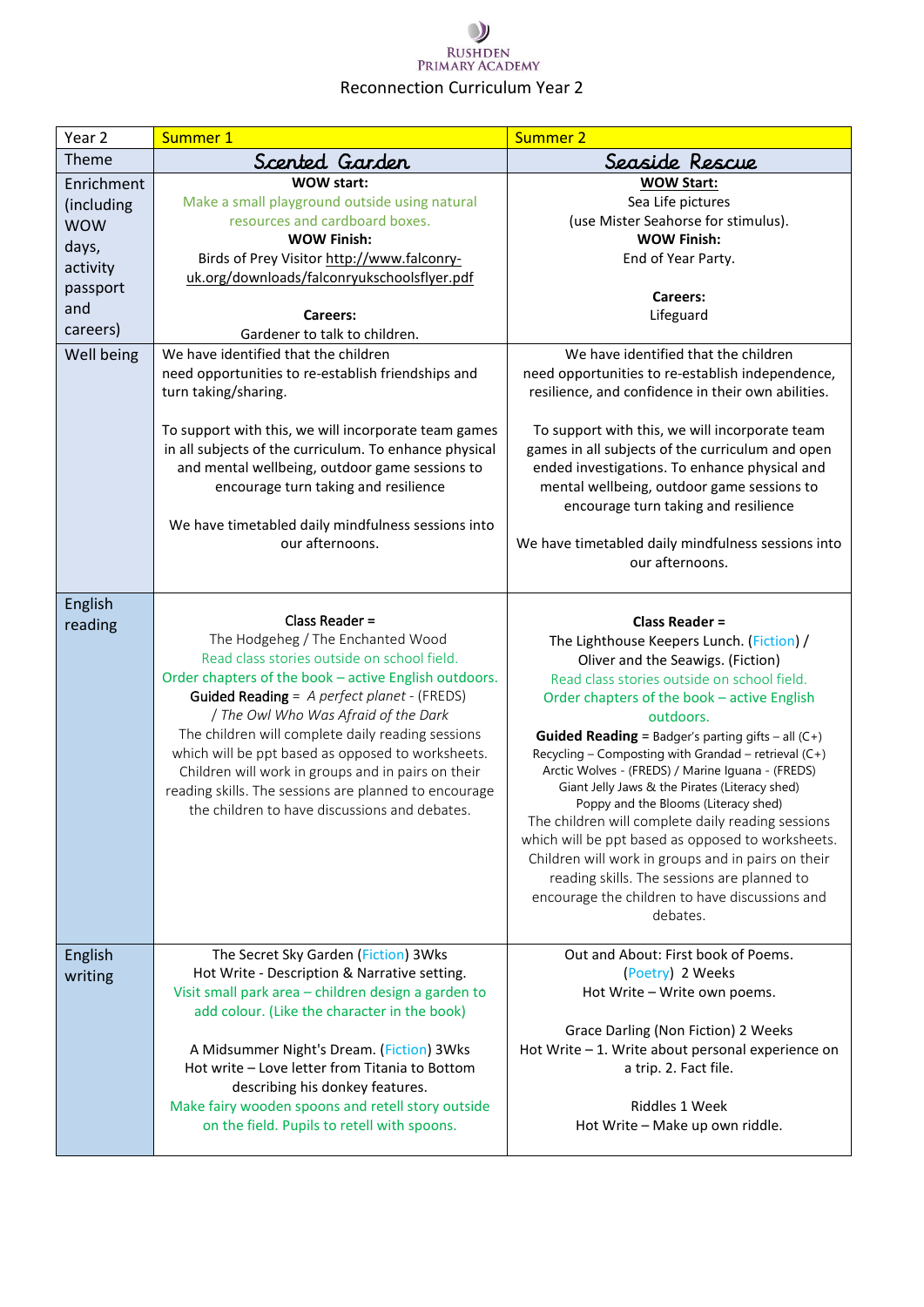## $\bigcup$ RUSHDEN<br>PRIMARY ACADEMY Reconnection Curriculum Year 2

| <b>Maths</b> | Place Value, Addition, Subtraction, Multiplication &                                                         |                                                                                                           | Areas identified from gap analysis using NCETM  |                            |          |  |
|--------------|--------------------------------------------------------------------------------------------------------------|-----------------------------------------------------------------------------------------------------------|-------------------------------------------------|----------------------------|----------|--|
|              | Division                                                                                                     |                                                                                                           | Range of Active Maths activities                | tool                       |          |  |
|              | Range of Active Maths activities                                                                             |                                                                                                           |                                                 |                            |          |  |
|              |                                                                                                              |                                                                                                           |                                                 |                            |          |  |
|              | Plants                                                                                                       |                                                                                                           |                                                 | Living things and habitats |          |  |
| Science      | Start with a scavenger hunt - leaf that is prickly,                                                          |                                                                                                           |                                                 |                            |          |  |
|              | smooth, red, crinkly etc.                                                                                    |                                                                                                           | Discussion: How do we know something is living? |                            |          |  |
|              | <b>Weeks 2 &amp; 3</b>                                                                                       | Show a living flower and an artificial flower. Are                                                        |                                                 |                            |          |  |
|              | Ensure that children can name the various parts of a                                                         | they both living? What is the difference between                                                          |                                                 |                            |          |  |
|              | flowering plant - Year 1 revision.                                                                           | them?                                                                                                     |                                                 |                            |          |  |
|              |                                                                                                              | Watch a video which explains living and non-living                                                        |                                                 |                            |          |  |
|              | Ask children to think about the life cycles of some of<br>the animals they have learnt about and use this to | things.<br>https://www.youtube.com/watch?v=wOXay8rdzRg                                                    |                                                 |                            |          |  |
|              | help them think about plants and their life cycles.                                                          | Living things: move, feed, reproduce, grow and use                                                        |                                                 |                            |          |  |
|              | Use this to sequence pictures from                                                                           | their senses.                                                                                             |                                                 |                            |          |  |
|              | seed → seedling/sapling → plant/tree. Can they find                                                          | Introduce the seven life processes. Get children to                                                       |                                                 |                            |          |  |
|              | all these parts of a plant outside?                                                                          | consider who would happen to living things if one                                                         |                                                 |                            |          |  |
|              |                                                                                                              | or more of these life processes were absent.                                                              |                                                 |                            |          |  |
|              | Provide a selection of different seeds - all sizes,                                                          | Use these ideas to develop criteria for them to                                                           |                                                 |                            |          |  |
|              | shapes and colours. Include garden plants, tree<br>seeds (e.g. acorns, beech masts, hazel nuts and           | work out how we might be able to tell if something<br>is living, dead or was never alive.                 |                                                 |                            |          |  |
|              | conkers - nuts are seeds inside hard cases),                                                                 | Provide children with tricky examples and get                                                             |                                                 |                            |          |  |
|              | vegetable seeds (peas, beans, etc.) and seeds in                                                             | children to justify their answers e.g. flame, food,                                                       |                                                 |                            |          |  |
|              | fruits (e.g. a ripe apple cut in half to show pips, an                                                       | shells etc.                                                                                               |                                                 |                            |          |  |
|              | orange with pips or a strawberry with its seeds                                                              |                                                                                                           |                                                 |                            |          |  |
|              | clearly visible on the outside) to observe. Children to                                                      | Show children groups of photographs of animals                                                            |                                                 |                            |          |  |
|              | copy carefully. Make comparisions and sort.                                                                  | from different habitats such as desert, polar, ocean,                                                     |                                                 |                            |          |  |
|              |                                                                                                              | woodland. Ask children to identify the odd one                                                            |                                                 |                            |          |  |
|              | Children to make newspaper plant pots.<br>https://schoolgardening.rhs.org.uk/Resources/Seque                 | out, explain their answer and suggest where each                                                          |                                                 |                            |          |  |
|              | nce-Card/How-to-make-newspaper-pots Plant                                                                    | group of animal lives. with an odd one out e.g.<br>sloth, polar bear, arctic hare). Get children to       |                                                 |                            |          |  |
|              | some seeds e.g. cress, lettuce and sunflowers. Pupils                                                        | identify and reason their choices and to suggest                                                          |                                                 |                            |          |  |
|              | to observe the growth of their plant by measuring                                                            | where each group of animals live. This can be used                                                        |                                                 |                            |          |  |
|              | either the height of the plant or the length of the                                                          | to explain that a habitat is a natural environment                                                        |                                                 |                            |          |  |
|              | roots as it grows.  Investigation idea: Do larger                                                            | for a variety of plants and animals.                                                                      |                                                 |                            |          |  |
|              | seeds make larger plants?                                                                                    | Select a group of animals ask pupils to suggest why<br>those animals are suited to living specifically in |                                                 |                            |          |  |
|              | Plant seeds and bulbs - observational drawings/seed                                                          | those places and alternatively why the odd one out                                                        |                                                 |                            |          |  |
|              | diary                                                                                                        | isn't.                                                                                                    |                                                 |                            |          |  |
|              |                                                                                                              | Get children to look at their local habitats such as                                                      |                                                 |                            |          |  |
|              |                                                                                                              | ponds, hedgerows and soil and discuss in groups                                                           |                                                 |                            |          |  |
|              | Children to understand what seeds need to                                                                    | what plants and animals might live there.                                                                 |                                                 |                            |          |  |
|              | germinate (water, light, warmth, sunshine, soil)<br>Children could place germinating seeds in different      | Use 'Meerkat Mail' as a stimulus - imagine how a                                                          |                                                 |                            |          |  |
|              | conditions to identify what they need to germinate                                                           | woodlouse would feel in a desert. Write a postcard<br>from his viewpoint.                                 |                                                 |                            |          |  |
|              | and what happens if these aren't provided e.g.                                                               |                                                                                                           |                                                 |                            |          |  |
|              | growing seeds in the dark, growing seed in the fridge                                                        | Visit local habitats including microhabitats. During                                                      |                                                 |                            |          |  |
|              | etc.                                                                                                         | each visit get the children to record descriptions, as                                                    |                                                 |                            |          |  |
|              |                                                                                                              | well as weather conditions, and write down all the                                                        |                                                 |                            |          |  |
|              | Design a seed packet for an imaginary plant,                                                                 | animals and plants that they saw.                                                                         |                                                 |                            |          |  |
|              | including what the plant needs and instructions to                                                           | Habitat                                                                                                   | Spiders                                         | ants                       | Woodlice |  |
|              | ensure it grows.                                                                                             | Leaf                                                                                                      |                                                 |                            |          |  |
|              |                                                                                                              | litter                                                                                                    |                                                 |                            |          |  |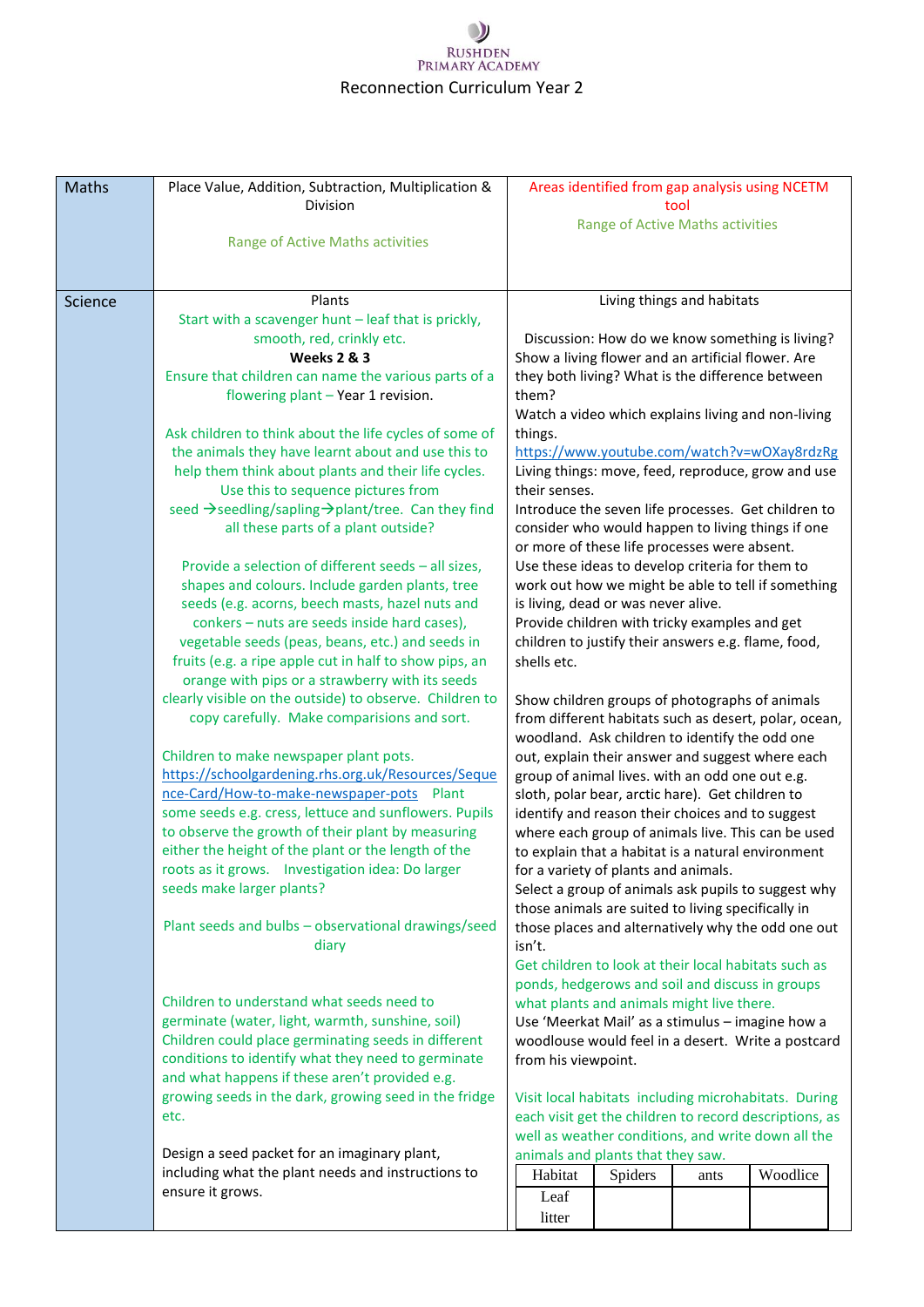# $\mathcal{Y}$ RUSHDEN<br>PRIMARY ACADEMY Reconnection Curriculum Year 2

|           | Research the different ways using secondary sources<br>(books or the internet) that seeds can be dispersed<br>a.<br>Get children to look at selections of seeds and<br>discuss how children think seeds might be dispersed<br>and give their reasons. Children could act out seed<br>dispersal using props e.g. sticky tape on ping pong<br>ball. Make paper helicopters to simulate the<br>sycamore helicopters.                                                                                                                  | Under<br>stones<br>Rotten<br>wood<br>Discuss all the different places in the woodland<br>where they think minibeasts might live; in trees,<br>bushes and on the ground.<br>Ask the students to describe the different<br>conditions and different living things in each<br>habitat. Ask them to offer suggestions about why<br>they are found in different micro-habitats e.g. some<br>prefer shady conditions, some prefer exposure to<br>sunlight, specific food preferences, damp or dry etc.<br>Get children to build a minibeast hotel. Try to get<br>them to think about whether it would be best if the<br>hotel is somewhere damp or dry? Light or shaded?<br>Using sticks/logs, bark, leaves, stones.<br>Get children to make observations of a range of<br>animals e.g. invertebrates, birds etc in local<br>environments. Use secondary resources, such as<br>information texts or internet, to research to find<br>out what different animals eat.<br>Human scale food chain - give a child a<br>plant/animal and ask them to create a chain.<br>Ensure that their arrow points from plant<br>(producer) towards the animal (consumer) i.e.<br>Where the energy goes. |
|-----------|------------------------------------------------------------------------------------------------------------------------------------------------------------------------------------------------------------------------------------------------------------------------------------------------------------------------------------------------------------------------------------------------------------------------------------------------------------------------------------------------------------------------------------|-----------------------------------------------------------------------------------------------------------------------------------------------------------------------------------------------------------------------------------------------------------------------------------------------------------------------------------------------------------------------------------------------------------------------------------------------------------------------------------------------------------------------------------------------------------------------------------------------------------------------------------------------------------------------------------------------------------------------------------------------------------------------------------------------------------------------------------------------------------------------------------------------------------------------------------------------------------------------------------------------------------------------------------------------------------------------------------------------------------------------------------------------------------------------------------|
| Computing | E-safety<br>Digital media-Taking photographs<br>Through the lessons in this unit, learners will learn to<br>recognise that different devices can be used to<br>capture photographs and will gain experience<br>capturing, editing, and improving photos. Finally, they<br>will use this knowledge to recognise that images they<br>see may not be real.<br>Unit guide<br>Learning graph<br>Lessons<br>Lesson 1 Devices<br>Lesson 2 Landscape or portrait?<br>Lesson 3 What makes a good photograph?<br>Lesson 4 Lighting and focus | E-safety<br>Digital media- Making Music<br>Learners will explore how music can make them<br>think and feel. They will make patterns and use<br>those patterns to make music with both percussion<br>instruments and digital tools. They will also create<br>different rhythms and tunes, using the movement of<br>animals for inspiration. Finally, learners will share<br>their creations and compare creating music digitally<br>and non-digitally.<br>Unit guide<br>Learning graph<br>Lessons<br>Lesson 1 How music makes us feel<br>Lesson 2 Rhythms and patterns                                                                                                                                                                                                                                                                                                                                                                                                                                                                                                                                                                                                             |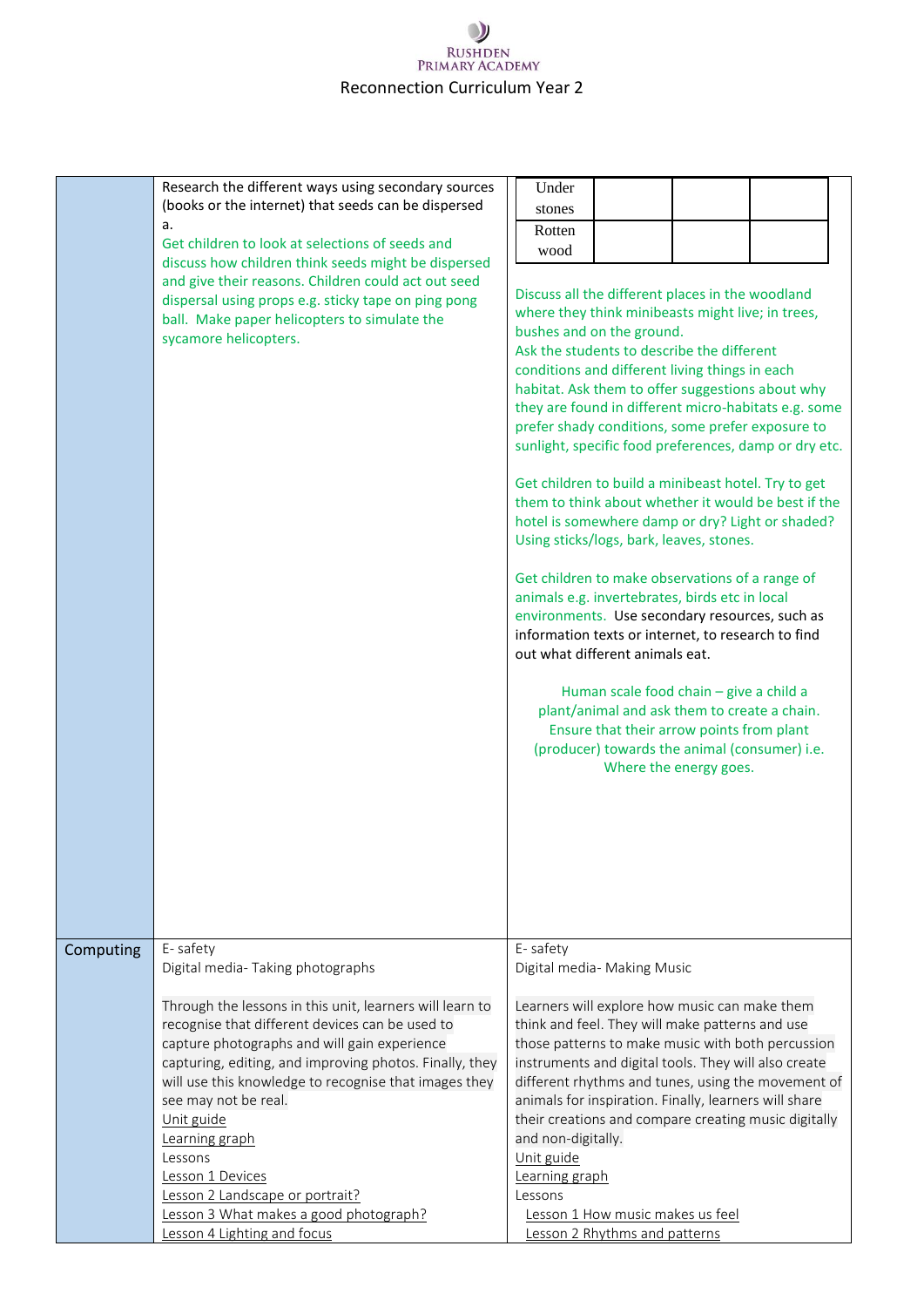# $\mathcal{Y}$ RUSHDEN<br>PRIMARY ACADEMY Reconnection Curriculum Year 2

|            | Lesson 5 Effects                                       | Lesson 3 How music can be used                      |
|------------|--------------------------------------------------------|-----------------------------------------------------|
|            | Lesson 6 Is it real?                                   | Lesson 4 Notes and tempo                            |
|            |                                                        | Lesson 5 Creating digital music                     |
|            |                                                        |                                                     |
|            | Suggested activity                                     | Lesson 6 Reviewing and editing music                |
|            | Take photos of garden flowers and create a SWAY        |                                                     |
|            | Chn take photos of how you have made your basket/      | Suggested activity                                  |
|            | suglasses and then sequence them into digital          | Create a soundtrack to go with the Morris picture.  |
|            | instructions (collage style)                           |                                                     |
|            | Suggested websites and apps                            | Suggested websites                                  |
|            | https://photofunia.com/                                | https://musiclab.chromeexperiments.com/             |
|            | http://www.stephen.com/mondrimat/                      | http://www.incredibox.com/                          |
|            | https://www.tate.org.uk/kids/games-quizzes             | http://www.jamstudio.com/Studio/index.htm           |
|            | https://www.kapowprimary.com/subjects/computing        | https://www.ilearn2.co.uk/freeyear1musiccreation.   |
|            | /key-stage-1/year-1/digital-imagery/                   | html                                                |
|            | https://www.j2e.com/jit5                               |                                                     |
|            |                                                        | Unplugged                                           |
|            | Unplugged                                              | https://www.barefootcomputing.org/resources/mu      |
|            | https://www.barefootcomputing.org/resources/patte      | sical-sequences-activity                            |
|            | rns-unplugged-activity (PSHE)                          | https://www.barefootcomputing.org/resources/clas    |
|            |                                                        | sroom-sound-monitor                                 |
|            |                                                        | (PSHE)                                              |
| History    | Not this term                                          | Lives of significant people - The lives of          |
|            |                                                        | significant individuals in the past who have        |
|            |                                                        | contributed to national and international           |
|            |                                                        |                                                     |
|            |                                                        | achievements. (Grace Darling)                       |
|            |                                                        | https://rnli.org/youth-education/education-         |
|            |                                                        | resources/lower-primary/topic-pack                  |
|            |                                                        | Covers:                                             |
|            |                                                        | 1. Who was Grace Darling?                           |
|            |                                                        | 2. What was Grace Darling's everyday life           |
|            |                                                        | like?                                               |
|            |                                                        | What did Grace Darling do to make her<br>3.         |
|            |                                                        | famous?                                             |
|            |                                                        | 4. How did Grace Darling become                     |
|            |                                                        | famous?                                             |
|            |                                                        | 5. Why do we remember Grace Darling?                |
|            |                                                        | 6. What can we learn from Grace                     |
|            |                                                        | Darling's example?                                  |
|            |                                                        | Unit includes role play and freeze frames.          |
|            |                                                        |                                                     |
|            |                                                        | Local walk to compare past and present - What       |
|            |                                                        | clues do we have to show us if buildings are old or |
|            |                                                        | new? How can we get clues about people who          |
|            |                                                        | have lived in Rushden in the past?                  |
| Geography: | Week 4                                                 |                                                     |
|            | Map work - Follow trail around playground using        |                                                     |
|            | tracking signs.                                        |                                                     |
|            | Play games using compass directions, and directions    |                                                     |
|            | such as forwards, backwards, left, right, Near and     |                                                     |
|            | far. More able introduce NE etc.                       |                                                     |
|            |                                                        |                                                     |
|            | Take photos of the school grounds from odd angles      |                                                     |
|            | or very close up. Print these and the children need to |                                                     |
|            | find the location and add them to a map.               |                                                     |
|            |                                                        |                                                     |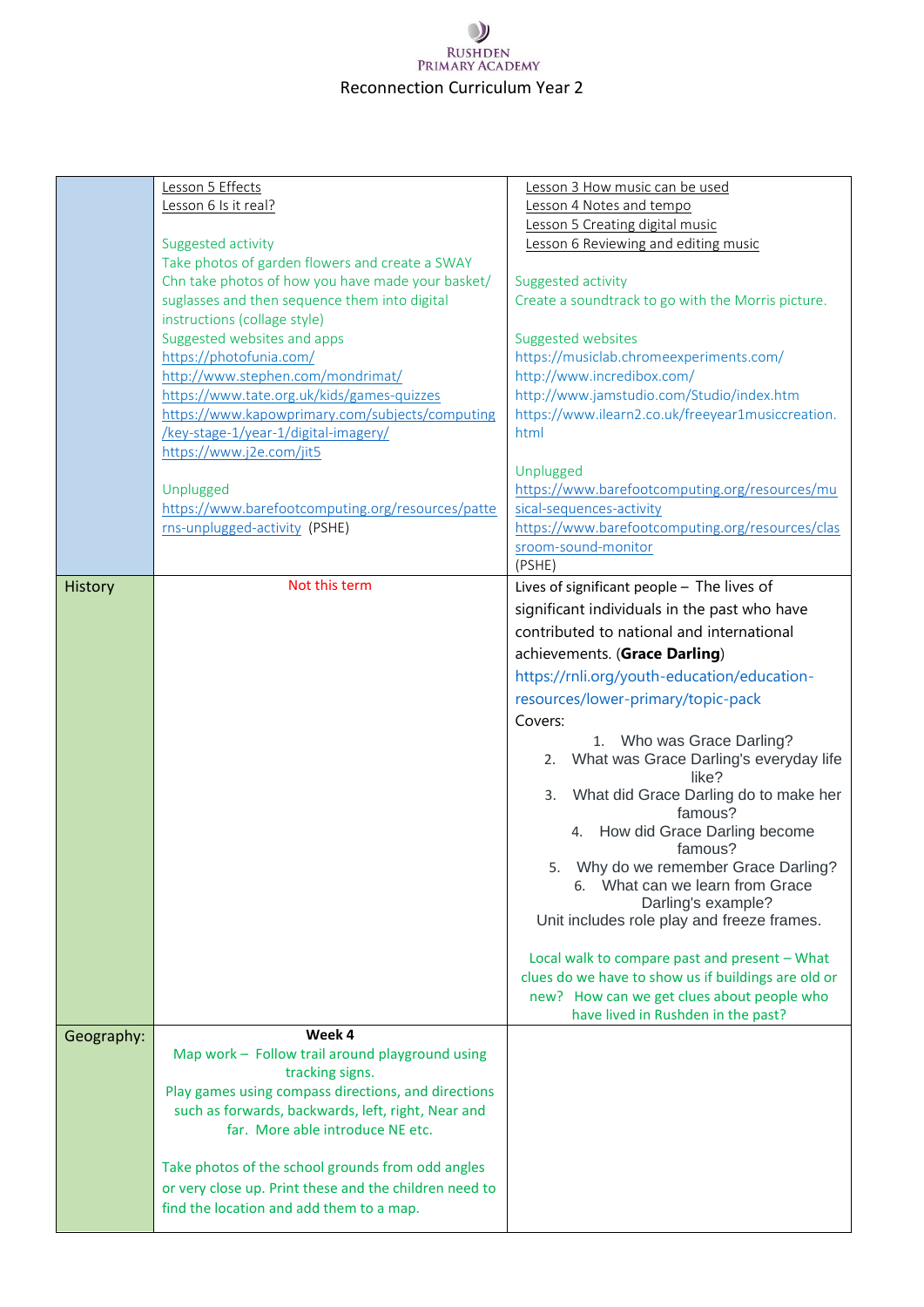## $\mathcal{Y}$ RUSHDEN<br>PRIMARY ACADEMY Reconnection Curriculum Year 2

|              | Have the children stand on school grounds with their<br>eyes closed, what can they hear, touch? Open their<br>eyes and record what they can see. Produce a senses<br>map or mind map from this experience.<br>Use PE equipment - give children a card showing a<br>set up - can they set up their equipment and shown<br>on the card? Children to draw a plan of the PE<br>equipment for their friends to set up.<br>Draw a map of the playground, thinking about shape<br>of the playground and the various features. Add a<br>key.                                                                                                                             |                                                                                                                                                                                                                                                                                                                                                                                                                                                                                                                                                                                                                                                                                                                                                                                                                                                                                                                                                                                                     |
|--------------|------------------------------------------------------------------------------------------------------------------------------------------------------------------------------------------------------------------------------------------------------------------------------------------------------------------------------------------------------------------------------------------------------------------------------------------------------------------------------------------------------------------------------------------------------------------------------------------------------------------------------------------------------------------|-----------------------------------------------------------------------------------------------------------------------------------------------------------------------------------------------------------------------------------------------------------------------------------------------------------------------------------------------------------------------------------------------------------------------------------------------------------------------------------------------------------------------------------------------------------------------------------------------------------------------------------------------------------------------------------------------------------------------------------------------------------------------------------------------------------------------------------------------------------------------------------------------------------------------------------------------------------------------------------------------------|
| Art          | Textiles:<br>Weaving on the fence using strips of plastic bags -<br>Rainbow design                                                                                                                                                                                                                                                                                                                                                                                                                                                                                                                                                                               | William Morris - look at some of William Morris' work What do<br>we notice in his art work? Compare two of his pieces - what are<br>the similarities and differences? Make a repeating pattern<br>bookmark by finishing off a pattern.<br>Learn about the artist. . https://www.twinkl.co.uk/resource/t2-<br>a-105-new-william-morris-powerpoint Make a TV report about<br>him and his work.<br>Do some rubbings of bark to understand about various textures.<br>Walk around field. Stop at suitable areas of the garden to sketch<br>leaf/flower shapes. Demonstrate cutting out multiple shapes. R<br>Using sketches for inspiration, cut out shapes from coloured<br>paper, add detail (crayons/chalk) and arrange in a repeating<br>pattern to replicate whole class wallpaper. ?<br>How else could you do repeating patterns?<br>Printing - string prints<br>Printing – using polystyrene tiles<br>Use themes from nature to do printing in the style of William<br>Morris.<br>Evaluate work. |
| <b>DT</b>    | Week 5<br>Sewing a sunglasses case<br>Investigate sunglass cases – what features do they need?<br>Practise sewing skills - running stitch and oversew.<br>Children to bring in their sunglasses and make a pattern for their<br>sunglass case, ensuring there is plenty of room around the outside<br>for the stitching.<br>Using the pattern, cut out the fabric (hint stick the pattern on with<br>pritt stick and then pull of straight away).<br>Sew the two pieces using either oversew or running stitch.<br>Add on a fastening - velcro?<br>Add simple decoration - buttons, felt flower etc.<br>Evaluate design – what would you do different next time? | Moving pictures (levers and sliders)<br>Look around school and grounds - find hinges, levers and sliders<br>in real life.<br>Investigate moving parts in books – how do they move? Ensure<br>children understand about levers, sliders and hinges.<br>Read story of the light house keepers lunch - what parts move?<br>How could we make these using levers, sliders and hinges?<br>Children to make a scene of 'The lighthouse keeper's lunch' one<br>step at a time, incorporating levers, sliders and hinges.<br>Children to then use their skills to make a scene linked to a book<br>of their choice - for example 'a tiny seed' - paired work. Model it<br>on paper and then make using card. Apply finishing techniques.                                                                                                                                                                                                                                                                    |
| <b>PE</b>    | Orienteering<br>Children are to develop a range of orienteering skills including<br>using compass directions, following a map and using a key on a<br>map.<br>Multi skills<br>Children are to carry out a range of activities to develop their<br>agility and co-ordination.                                                                                                                                                                                                                                                                                                                                                                                     | <b>Athletics</b><br>Children to take part in a range of athletics activities including:<br>hurdles, jumping, throwing and running.                                                                                                                                                                                                                                                                                                                                                                                                                                                                                                                                                                                                                                                                                                                                                                                                                                                                  |
| <b>SMSCH</b> | <b>PSHCE</b><br>Relationships                                                                                                                                                                                                                                                                                                                                                                                                                                                                                                                                                                                                                                    | <b>PSHCE</b><br><b>Changing me</b>                                                                                                                                                                                                                                                                                                                                                                                                                                                                                                                                                                                                                                                                                                                                                                                                                                                                                                                                                                  |